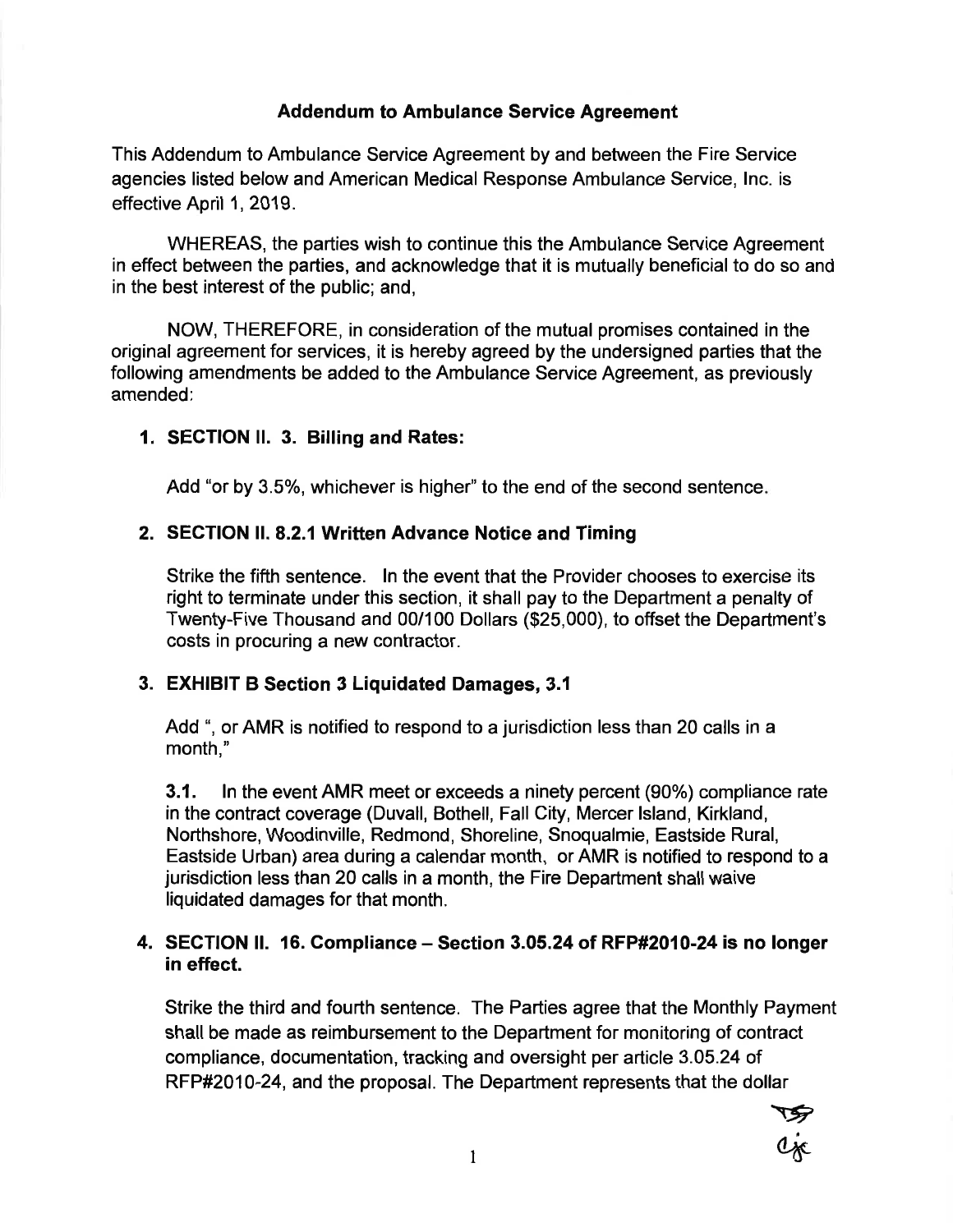value of the monthly payments does not exceed the cost associated with the administration and execution of this Agreement.

# 5. AMR Response to RFP#2010-24-page 83 bullet 8 - donation to healthcare related charities.

The \$30,000 annual contribution to health care related charities and foundations is no longer a requirement.

6. All other terms and conditions set forth in the Agreement remain unchanged.

IN WITNESS WHEREOF, the parties have hereto executed this Addendum as of the effective date noted above.

**American Medical Response** Ambulance Service, Inc.

By:

**Name: Thomas Wagner** 

**Title: Regional President-West** 

Date:

Bothell Fire Bv:  $110$ Name: anagests Title: Assistan: Date:

**Mercer Island Fire** Bv Name: Steinn C Man  $Fire$   $Chi$ Title: Date:

**KCFPD No. 45 (Duvall)** 

 $Bv:$ 

 $Name: Draw B 3.256$ 

Title: FIRE CHIEF

Date:  $7 - 12 - 19$ 

**KCFPD No. 27 (Fall City) Bv** Name: CHRIS J CONNOR Title: FIRE CHIEF Date:  $7/12/2019$ 

**KCFPD No. 16 (Northshore)** 

By:  $\leq$ Eric Magnu Name: **Date:**